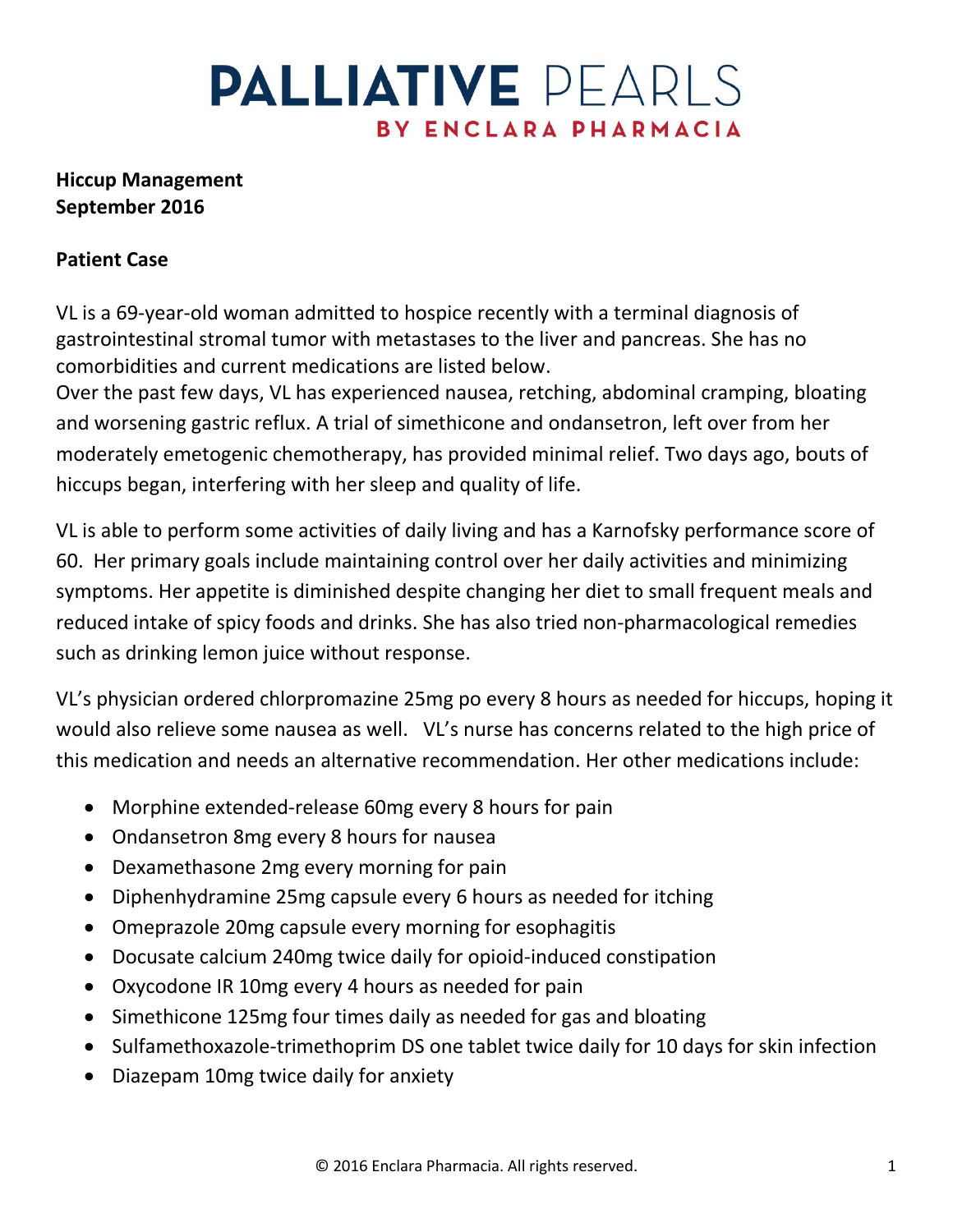## **Why do hiccups occur?**

Patients may develop hiccups for a myriad of reasons. Hiccups are involuntary, intermittent, spasmodic contractions of the diaphragm and intercostal muscles. Most patients experience spontaneous resolution within 48 hours of onset. Hiccups persisting for greater than 48 hours may warrant treatment.

### **What conditions are associated with increased prevalence of hiccups?**

- Gastrointestinal disorders
- CNS disorders
- Infectious disease
- Metabolic changes and toxins
- Psychogenic causes

### **What medications may precipitate hiccups?**

- Chemotherapy
- Sulfonamides and other antibiotics
- Barbiturates (phenobarbital)
- Benzodiazepines (diazepam, midazolam)
- Corticosteroids (dexamethasone, methylprednisolone)

### **How are hiccups managed pharmacologically?**

- Hiccups related to reflux, dyspepsia or stomach distension
	- o Antacids (Mylanta®, Tums®)
	- o Anti-flatulent therapy (simethicone)
	- o Prokinetic agent (metoclopramide)
- Hiccups NOT related to reflux, dyspepsia or stomach distension
	- o Anticonvulsants (carbamazepine, gabapentin, valproic acid)
	- o Antipsychotics (haloperidol, chlorpromazine)
	- o Muscle relaxers (baclofen)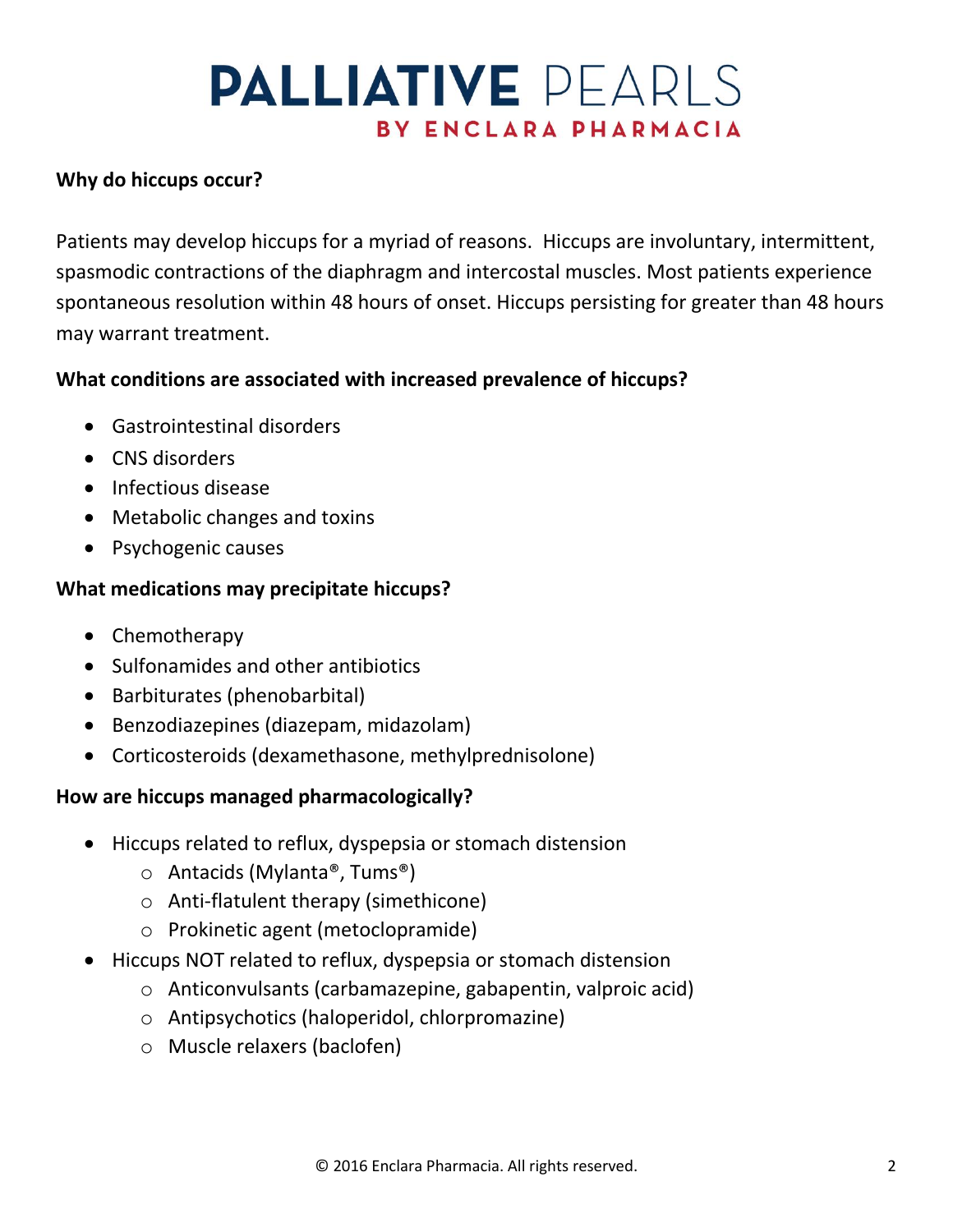#### **Pharmacist Assessment**

In patients with abdominal malignancies, especially those with other accompanying epigastric symptoms such as bloating, belching, nausea, reflux, hiccups are typically a direct result of significant gastric distension. For this reason, the antipsychotic therapy consisting of chlorpromazine that the doctor recommended may not be effective. VL's opioid-induced constipation is poorly managed and is contributing to gastric distension. In addition, VL takes dexamethasone and a sulfonamide antibiotic that may precipitate hiccups. Targeting her abdominal distension may prove to be key in relieving not only hiccups, but other symptoms as well.

#### **Recommendations to reduce gastric distension and resulting hiccups**

- Initiate metoclopramide 5mg three times daily for hiccups. Monitor and assess response.
- Increase omeprazole to 20mg twice daily for reflux symptoms that could contribute to gastric distension
- Evaluate if dexamethasone is needed and consider discontinuing via taper if no longer indicated.
- Initiate Senna-S 1 tablet twice daily for opioid-induced constipation. A stool softener alone is ineffective; recommend discontinuing docusate calcium.

#### **For additional information on this topic, please review these references:**

- Enclara Pharmacia's On Demand Educational Webinar, "Management of Less Common but Troubling Symptoms in Hospice: Pruritus, Hiccups, Cough, Muscle & Bladder Spasm". Click [here](http://www.enclarapharmacia.com/client-portal/) to log in.
- Farmer, C. Center to Advance Palliative Care Fast Fact #81: Management of Hiccups. [cited 2015 Dec 17].Available at: <https://drive.google.com/file/d/0BylFEWCSwGsUajZ3c1Bxby1jX3M/view?pref=2&pli=1>
- Friedman NL. Hiccups: A treatment review. *Pharmacother. 1996;16(6):986-995.*
- Guelaud C, Similowski T, Bizec JL, Cabane J, Whitelaw WA, Derenne J-P. Baclofen therapy for chronic hiccups. *Eur Respir J. 1995;8(2):235-237.*